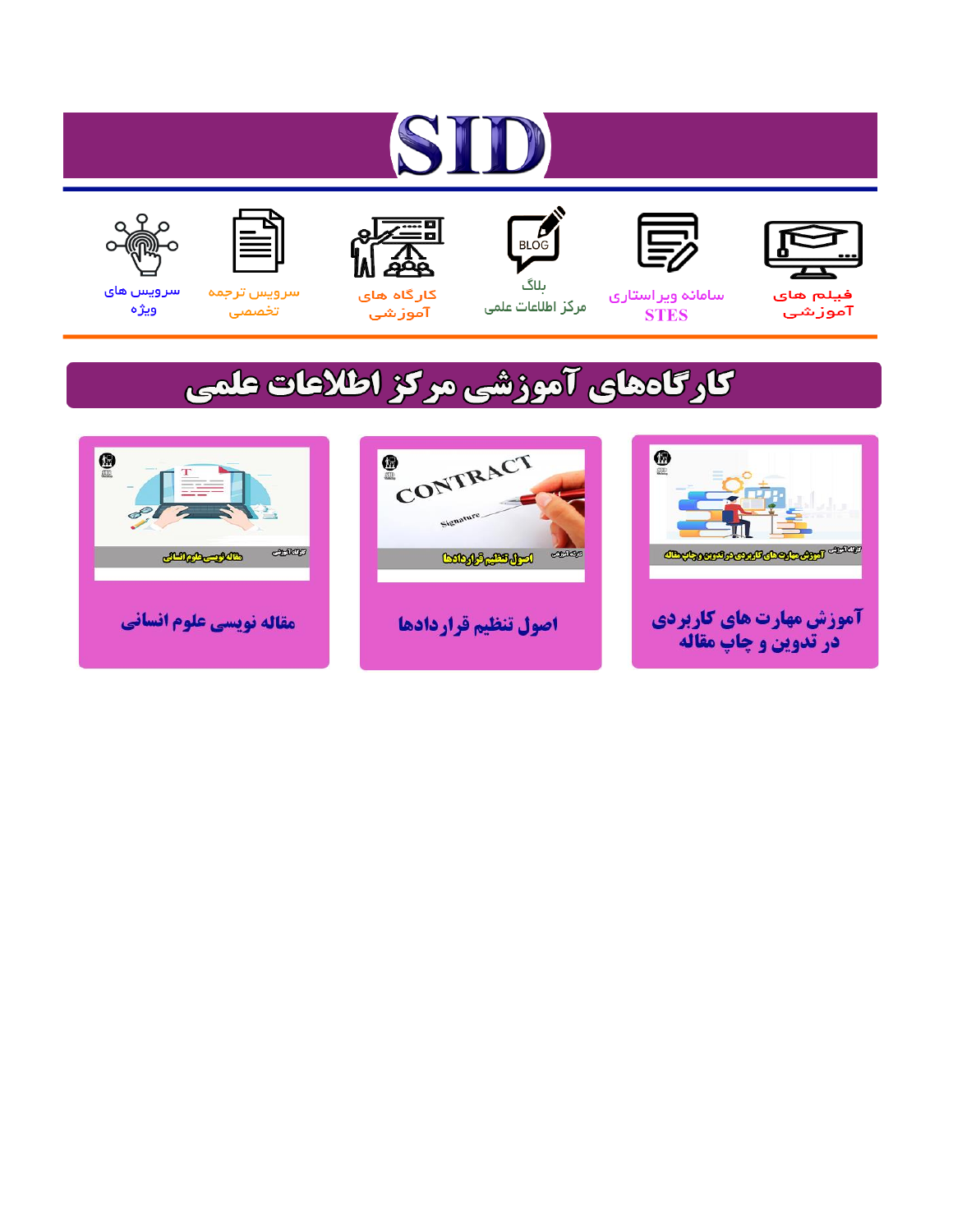

# **Ranking The Competitive Factor According To Their Importance By Using Michael Porters Five Forces Model**

## **Narges Partonezhad**

Business Management school, Islamic Azad University, Department, Malayer, Hamedan, Iran,[,Partonezad@gmail.com.](mailto:Partonezad@gmail.com)

#### **Ali Safaee Shakib**

Management school, PNU University,Saleh Abad, Hamedan, Iran, A\_safae@pnu.ac.ir.

#### **Maryam Moosivand**

School of management, PNU University, Saleh Abad, Hamedan, Iran, Moosivand1@gmail.com.

#### **Abstract**

In developing ages there is relatively large gap between the identifying the importance of competitive factors and its impact on companies success, that is one of the crucial importance in every countries market. In this regard the aim of this study is to categorize the competitive factor due to their importance for present an effective strategies by considering Michael Porters five forces model which is one of the well known theories in Management, to do so, we distribute 127 questionnaires out of 200 statistic by using Morgan Table to top manager and assistant of Hamedan Food industries. In addition In First stage the Alpha and, Kolmogorov\_Smimov test were been used, following the T\_Test and Friedman\_Test were been used for analyzing the hypothesis and classifying the competitive factors, and in the final stages our result of main alternatives reveal that treat of new entrance have the highest rating in Friedman and it's the most important organization treat between those five factors with highest amount of Friedman test.

**Keywords:** Porter Five Forces Model, competitive factors, Friedman\_Test, Kolmogorov\_Smimov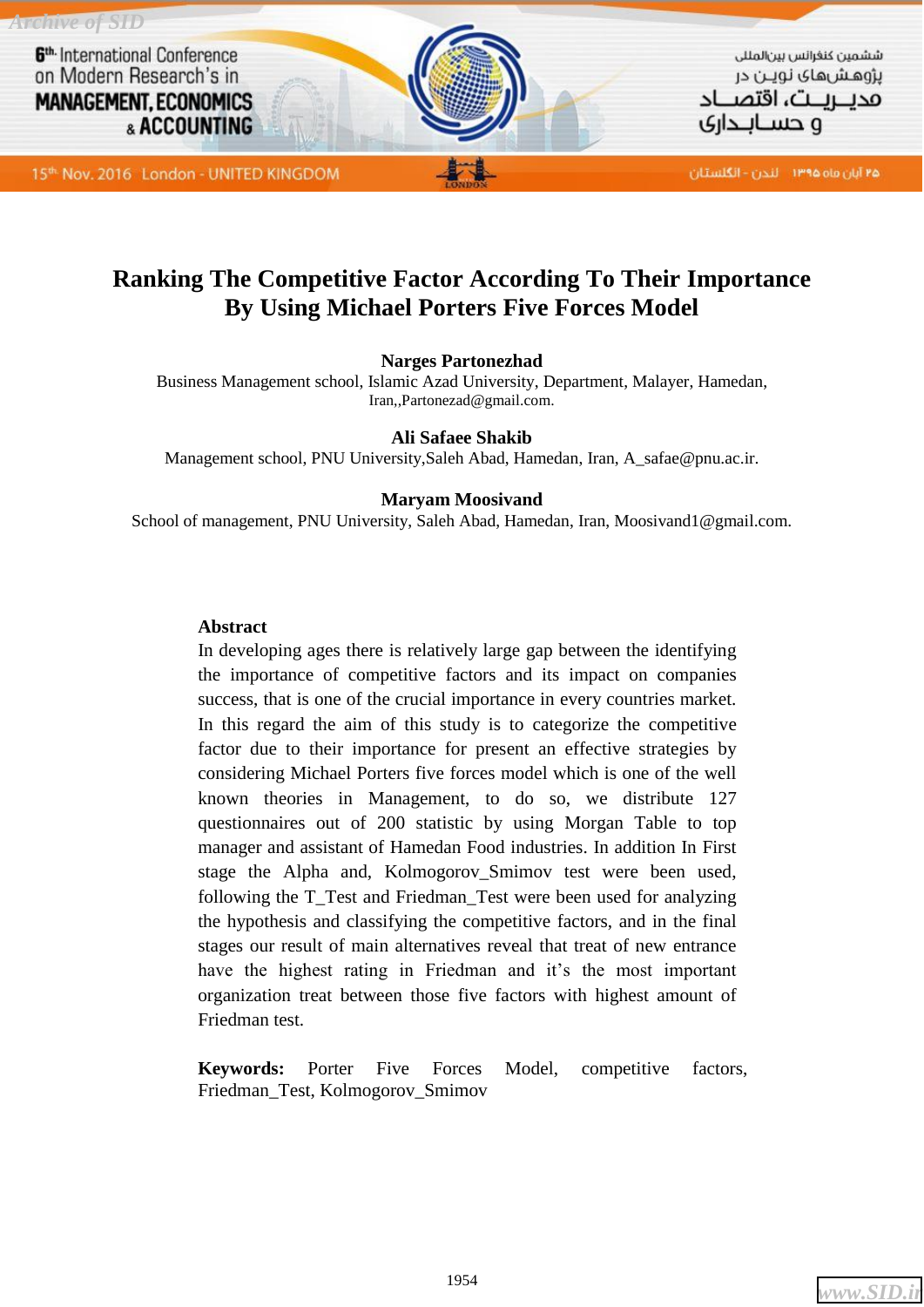

#### **Introduction**

In the past twenty years competitive importance gain a vital place in International Market (Verbeke and Kano 2016), by world trade expansion (Monferrer et all 2015), rapidly changing consumer demand, and increase the number of local and international component. In current decade most of companies have an amend change to satisfied their unlimited demand of consumer because they undergo a dramatic change in globalization and information technology (Miyamoto, 2014,. Scherbaum and Goldstein, 2015) For adapting to this giant change, every company need a modern open to change system (Clampit et all, 2015), in which they have to had an analyzing ability to measure external factor (Bonache et all, 2016), when ever they need to eliminate some useless mechanism and performance to compete and overcome their component. (Eryeşil et al., 2013). In other hand for creating competitive environment every market meet a lots of challenge in front (Knight and Liesch, 2016) which need to get how they can Simultaneously continue to their activity in such a dynamic environment without failing.( Řehoř et al., 2014). Due to this demand Sharbati and Fuqaha (2014) stated that for dominance the rival, every system needs a strong strategic management to plan worthy program for their company. However Hernández-Trasobares and Galve-Górriz (2015) believe that the most important factor for companies plan and success is under the family control which is the most important element. Competitiveness can define as increase the economic ability of a country to arise the citizenship standard life by company, and in global economy (Harvey and Miriam, 2016) the different part of word's ability to gain the suitable occasion and issue among policy market's of different level means competitiveness (Shurchuluu, 2002). In the other hand it is clear that long term stability in investment is not easy to reach due to this fierce competitiveness and a lot of financial corruption occur since then the role of government arise and it increase the control on the investment more and manager try to persuade them with preserving job (Danilovich and Groucher, 2015). Further more One of the models used to analyze the competitive environment in an industry with the aim of formulating strategies, is Porter's five forces model, and This strategy is based on competition basis. Thus for Trying to gain more market share, the competition is not only manifested in the actions of competitors. But competition in an industry is rooted in the principles of economic and competitive forces that are beyond the competitors, Customers, suppliers of raw materials and substitutions hand. Competitive factors are all possible depending on the type of industrial fields, they are more or less prominent and active. Then in Bolorian and Rahmani, (2014) results reveal that, test hypotheses conclude that the rate of sales and market share of each of Porter's forces dairy company and a significant direct relationship exists. Since the bargaining power of buyers, Porter's forces won more ranking corporate strategists should focus on the customer, so the top end of their work.

Porter's Five Forces of Competitive Position Analysis were developed in 1979 by Michael Porter of Harvard Business School as a simple framework for assessing and evaluating the competitive strength and position of a business organization. This theory is based on the concept that there are five forces that determine the competitive intensity and attractiveness of a market. Porter's five forces help to identify where power lies in a business situation. This is useful both in understanding the strength of an organization's current competitive position, and the strength of a position that an organization may look to move into (Porter 1980) . Azimi Sani (2011) used Porter's framework, strategy in his study to follow from an analysis of the determinants of the nature and intensity of competition: the firm's/SBU's bargaining over its consumers and suppliers, threats from new entrants and substitute products (barriers to entry and exit), and the intensity of rivalry in product markets, To generate a sustainable competitive advantage. Five Forces Analysis assumes that there are five important forces that determine competitive power in a business situation. These 5 competitive alternatives are:

Supplier Power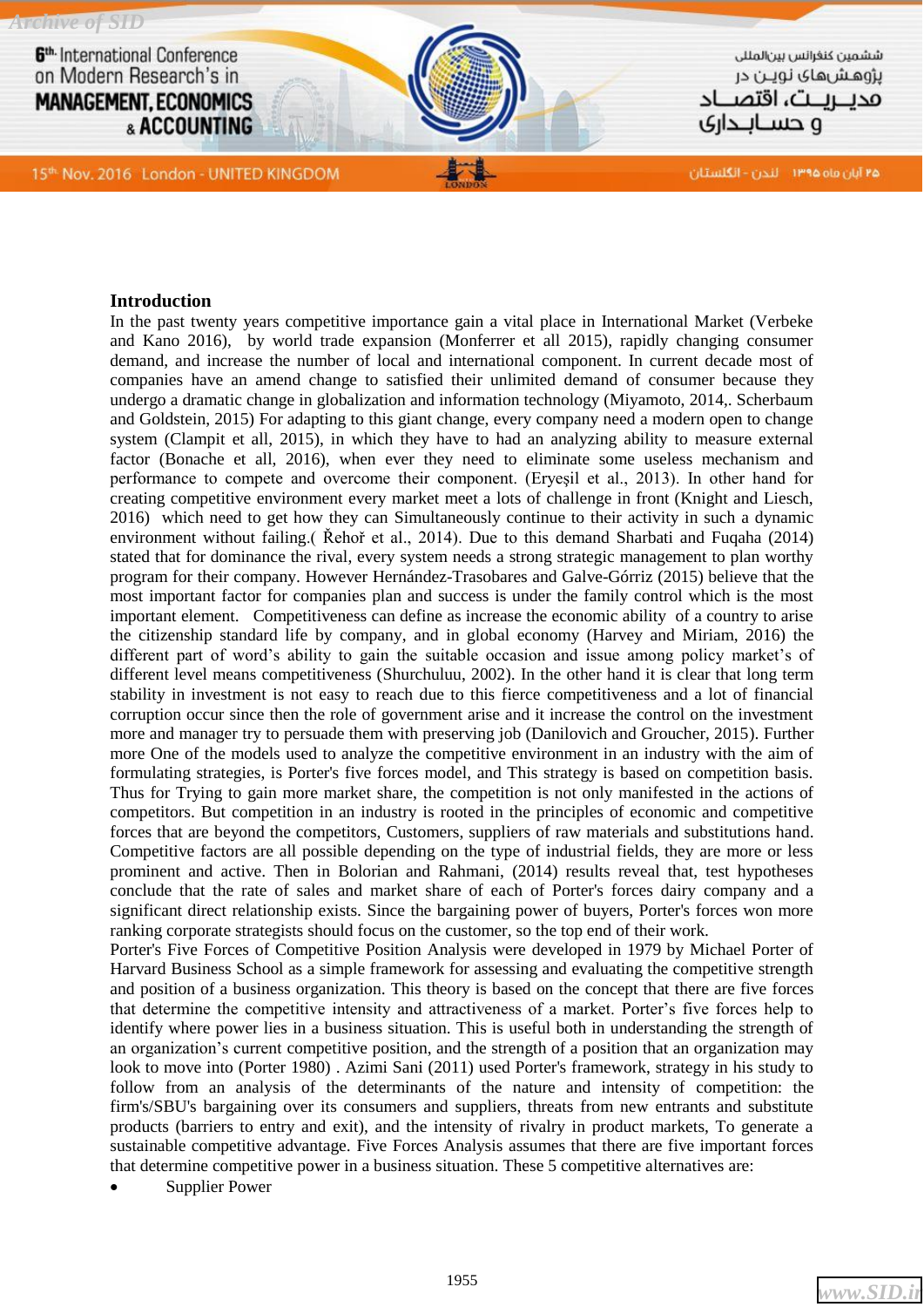ششمين كنغرائس بين المللى پژوهشهای نویـن در محصصت، اقتص و حســانــداری

#### 15th: Nov. 2016 London - UNITED KINGDOM

۴۵ آبان ماه ۱۳۹۵ - اندن - انگلستان

- Buyer Power
- Competitive Rivalry
- Threat of New Entry
- Threat of Substitution (porter 1998).

**Supplier power**: here you assess how easy it is for suppliers to drive up prices. This is driven by the number of supplier of each key input, the uniqueness of their product or service, their strength and control over you, the cost of switching from one to another, and so on.

**Buyer power:** here you ask yourself how easy it is for buyers to drive the prices down, again this is driven by the number of buyers, the importance of each individual buyer to your business, the cost to them to switching from your product and services to those of some one else and so on. If you deal with few, powerful buyers (Jimenez\_Guerrer et all, 2014), then they are often able to dictate term to you.

**Competitive Rivalry:** what is important here is the number and capability of your competitors, if you have many competitors, and they offer equally attractive product and services, then you will have likely little power in situation, because suppliers and buyers will go else ever if they don get a good deal from you. On the other hand, if no one else can do what you do, then you can often have tremendous strength.

**Threat of Substitution:** This affected by the ability of your customers to find a different way of doing what you do for instance; if you supply a unique software product that automates an important process, people may substitute by doing the process manually or by outsourcing. If substitution is easy and suitable is viable, then this weakens your power.

**Threat of New Entry:** power is also affected by the ability of people to enter your market, if it cost little in time or money to enter your market and compete effectively, If there are few economic or scale in place, or if you have little protection for your key technologies, then new competitors can quickly enter your market and weaken your position. If you have strong and durable barriers to entry, then you can preserve a favorable position and take fair advantage of it. (Porter 2003).

Every study had technical weaknesses and on the other hand, they needed special infrastructures and appropriate conditions. This study has been developed, presented method research and evaluated the competitive elements for several firms. Regarding to the existence of the newer key success factors for strategic ranking competitive factors, and it increase in the maturity of the organization by order the competitive alternative, then new development on Iranian and international trade evolutions, and widely discussed this, thus the aim of this study is to, initially review the literature about competitive factor then high light the image of those which are more important by using Michael Porter Five Forces Model, and the following step is to study about different method and application for ranking competitive element and we establish some hypothesis about identifying and ranking factor which is empirically tested in Hamedans Food industries, in the last section of this paper ranking of 5 main competitive factors of Porter Model and some sub element, that effect the success of the organizations, which is vital requirement for the survival of todays enterprises, on their institutionalization level. Then in the following the aim and hypothesis of the study is presented;

Identify the competitive factor in food industries by using porter five forces model.

Determine the importance of each element and sub element of competitiveness.

Ranking the competitive factors by Friedman test due to their importance. Present a politic recommendation for improving the competitive places.

#### **Hypothesis**

Bargaining power of buyers has a significant relation on the food industries competitiveness.

Bargaining power of supplier has a significant relation on the food industries competitiveness.

Treat of new entrant has a significant relation on the food industries competitiveness.

Competitiveness between rivalries has a significant relation on the food industries competitiveness.

Treat of substitution has a significant relation on the food industries competitiveness.

#### **Study literatures**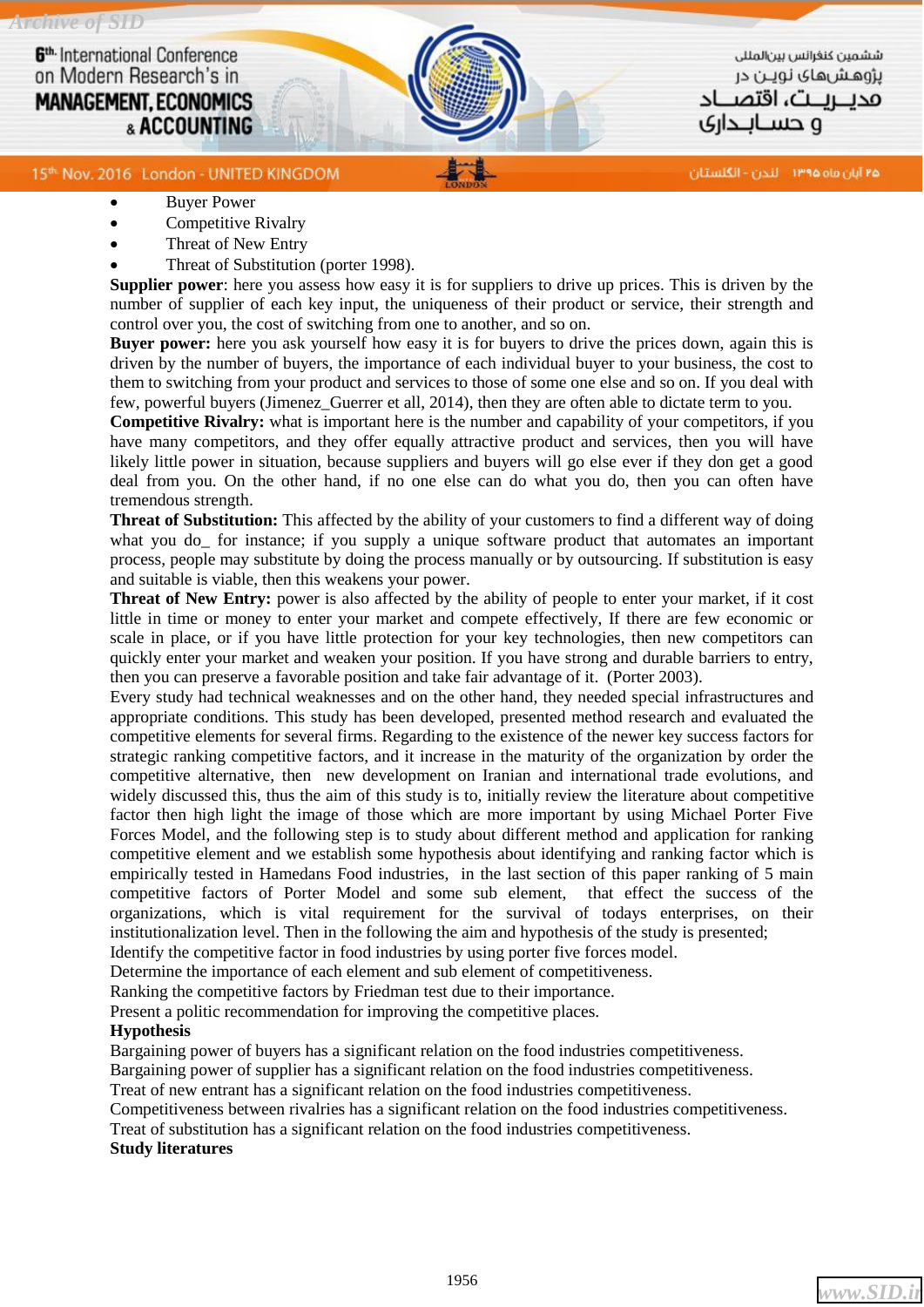*Archive of SID*

6<sup>th.</sup> International Conference on Modern Research's in **MANAGEMENT, ECONOMICS** & ACCOUNTING

ششمين كنغرائس بين المللى پژوهشهای نویـن در محصصت، اقتص ہ حسابحانی

15th: Nov. 2016 London - UNITED KINGDOM

۲۵ آبان ماه ۱۳۹۵ - لندن - انگلستان

The concept of competitiveness has a strong background but the definition of competitiveness science date back to the technologies era. The root of competitiveness origin from competitor, that means overtaking opponent in business market, and this is used for measuring the economic power of agencies in return to their competitors. In this regard there are some experts with valuable theories such as Michael Porters. From an economic perspective, competitiveness is equivalent with the way that a companies or organization used their HR and Natural resources. The concept of competitiveness is best understood at the firm level. In the simplest terms, an unprofitable firm is uncompetitive. In the textbook model of perfect competition, an uncompetitive firm is one with an average cost that exceeds the market price of its product offering. A firm may be unprofitable because its average cost is higher than the average costs of its competitors. Its average cost may be higher than its competitors because its productivity is lower; it pays more for its inputs, or both. Tilton (1992, 2000 and 2003) suggests two schools of thought concerning national and company mineral competitiveness. These are "the traditional view" and the "alternative view". The traditional view states that competitiveness and wealth creation in mining is largely a transitory gift of nature. Companies and countries with the best deposits are the most competitive and generate the most wealth. Once their deposits are exhausted, however, competitiveness will shift to those companies and countries with the next best set of deposits. In this view, resource endowment is the overriding determinant of competitiveness in mining. (Alrawashdeh, 2013)

Porter five forces of competitive position analysis were developed in 1979 by Michael Porter of Harvard business school as a simple framework for assessing and evaluating the competitive strength and position of a business organization. This theory is based on the concept that there are five forces that determine the competitive intensity and attractiveness of a market. Porters five forces help to identify where power lies in a business situation. This is useful both in understanding the strength of an organization current position, and the strength of position that an organization may look to move into(Porter 1979). Description of Porter Five Forces are as follows:

#### **Bargaining Power of Suppliers**

The term 'suppliers' comprises all sources for inputs that are needed in order to provide goods or services.

Supplier bargaining power is likely to be high when:

- $\triangleright$  The market is dominated by a few large suppliers rather than a fragmented source of supply,
- $\triangleright$  There are no substitutes for the particular input,
- $\triangleright$  The supplier customers are fragmented, so their bargaining power is low,
- $\triangleright$  The switching costs from one supplier to another are high,

There is the possibility of the supplier integrating forwards in order to obtain higher prices and margins. This threat is especially high when;

- The buying industry has a higher profitability than the supplying industry,
- Forward integration provides economies of scale for the supplier,
- The buying industry hinders the supplying industry in their development (e.g. reluctance to accept new releases of products),
- The buying industry has low barriers to entry.

In such situations, the buying industry often faces a high pressure on margins from their suppliers. The relationship to powerful suppliers can potentially reduce strategic options for the organization.

#### **Bargaining Power of buyer (customer)**

Similarly, the bargaining power of customers determines how much customers can impose pressure on margins and volumes (Fierro, et all, 2014). Customers bargaining power is likely to be high when;

- $\triangleright$  They buy large volume there is a concentration of buyers.
- $\triangleright$  The supplying industry comprises a large number of small operators.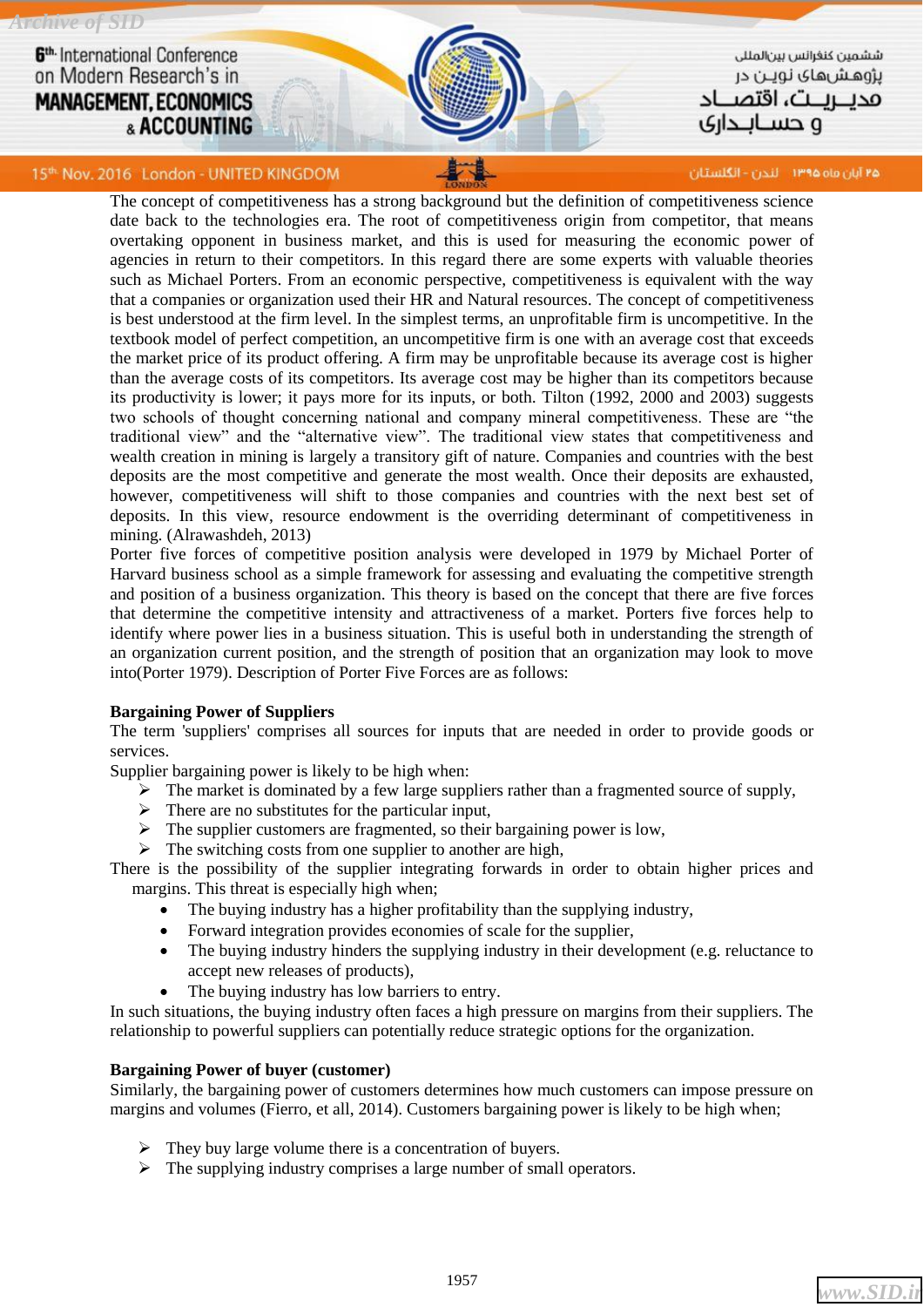ششمين كنغرانس بين لمللى پژوهشهای نویـن در محىرىت، اقتص و حســانــداری

۴۵ آبان ماه ۱۳۹۵ - اندن - انگلستان

#### 15th. Nov. 2016 London - UNITED KINGDOM

- $\triangleright$  The supplying industry operates with high fixed costs.
- $\triangleright$  The product is undifferentiated and can be replaces by substitutes.
- $\triangleright$  Switching to an alternative product is relatively simple and is not related to high costs.
- $\triangleright$  Customers have low margins and are price-sensitive.
- $\triangleright$  Customers could produce the product themselves.
- $\triangleright$  The product is not of strategic importance for the customer.
- $\triangleright$  The customer knows about the production costs of the product.
- $\triangleright$  There is the possibility for the customer integrating backwards.

#### **Threat of New Entrants**

The competition in an industry will be the higher, the easier is for other companies to enter this industry. In such a situation, new entrants could change major determinants of the market environment (e.g. market shares, prices, customer loyalty) at any time. There is always a latent pressure for reaction and adjustment for existing players in this industry. The threat of new entries will depend on the extent to which there are barriers to entry. These are typically

- $\triangleright$  Economies of scale (minimum size requirements for profitable operations).
- $\triangleright$  High initial investments and fixed costs.
- $\triangleright$  Cost advantages of existing players due to experience curve effects of operation with fully depreciated assets.
- $\triangleright$  Brand loyalty of customers
- $\triangleright$  Protected intellectual property like patents, licenses etc..
- $\triangleright$  Scarcity of important resources, e.g. qualified expert staff.
- $\triangleright$  Access to raw materials is controlled by existing players.
- Distribution channels are controlled by existing players.
- $\triangleright$  Existing players have close customer relations, e.g. from long-term service contracts.
- $\triangleright$  High switching costs for customers.
- $\triangleright$  Legislation and government action

#### **Threat of Substitutes**

A threat from substitutes exists if there are alternative products with lower prices of better performance parameters for the same purpose. They could potentially attract a significant proportion of market volume and hence reduce the potential sales volume for existing players. This category also relates to complementary products.

Similarly to the threat of new entrants, the treat of substitutes is determined by factors like

- $\triangleright$  Close customer relationships
- $\triangleright$  Brand loyalty of customers.
- $\triangleright$  Switching costs for customers.
- $\triangleright$  The relative price for performance of substitutes.
- $\triangleright$  Current trends.

#### **Competitive Rivalry between Existing Players**

This force describes the intensity of competition between existing players (companies) in an industry. High competitive pressure results in pressure on prices, margins, and hence, on profitability for every single company in the industry.

Competition between existing players is likely to be high when

- $\triangleright$  There are many players of about the same size.
- $\triangleright$  Players have similar strategies.
- $\triangleright$  There is not much differentiation between players and their products, hence, there is much price competition.
- $\triangleright$  Low market growth rates (growth of a particular company is possible only at the expense of a competitor).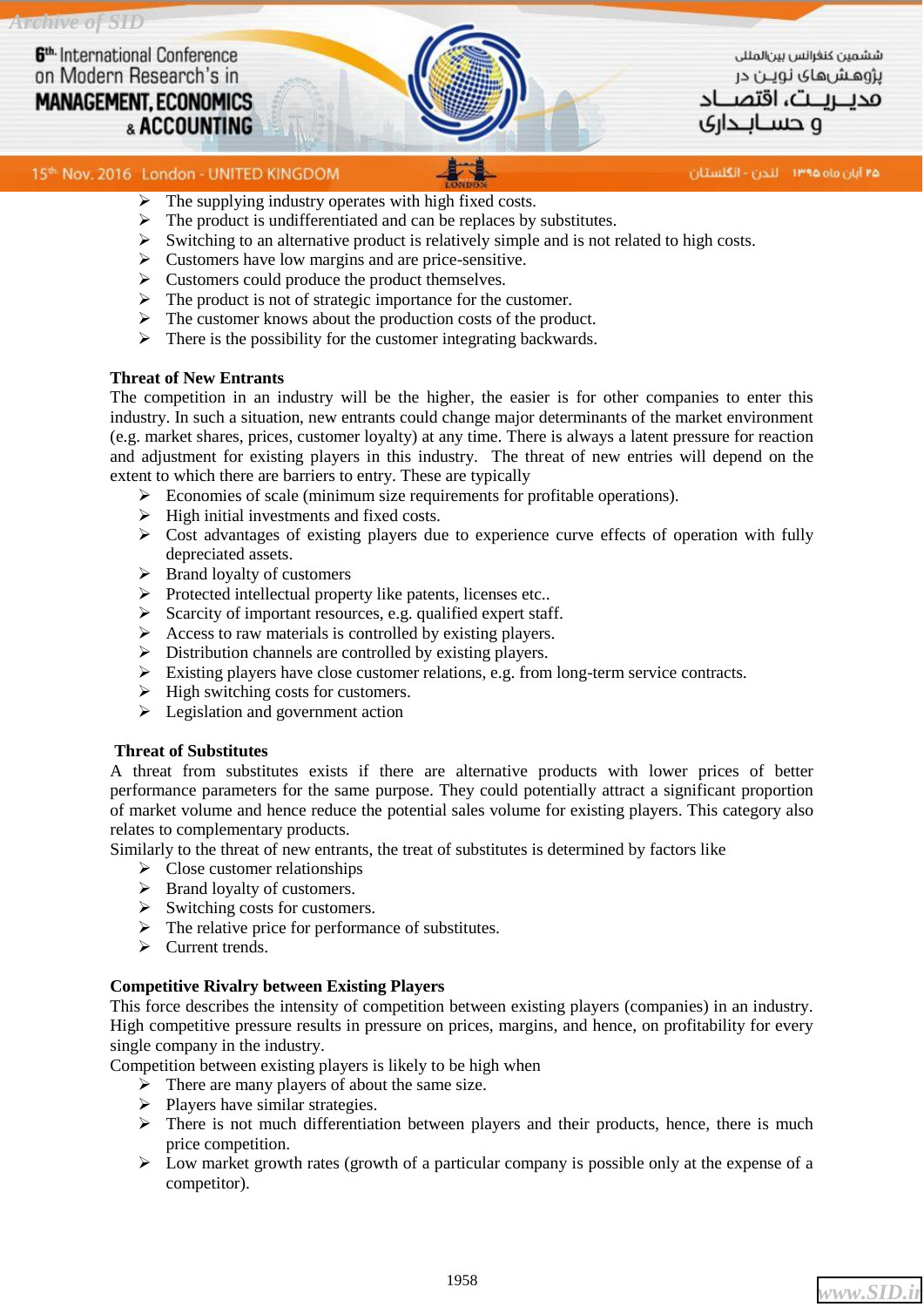

 $\triangleright$  Barriers for exit are high (e.g. expensive and highly specialized equipment). (Competitive Advantage 1980)

#### **Influencing the Power of Five Forces**

After the analysis of current and potential future state of the five competitive forces, managers can search for options to influence these forces in their organization's interest. Although industry-specific business models will limit options, the own strategy can change the impact of competitive forces on the organization. The objective is to reduce the power of competitive forces.

The following figure provides some examples. They are of general nature. Hence, they have to be adjusted to each organization's specific situation. The options of an organization are determined not only by the external market environment, but also by its own internal resources, competences and objectives.

#### **Reducing the Bargaining Power of Suppliers**

- Partnering
- Supply chain management
- $\checkmark$  Supply chain training<br> $\checkmark$  Increase dependency
- Increase dependency
- Build knowledge of supplier costs and methods
- Take over a supplier

#### **Reducing the Bargaining Power of buyer (Customers)**

- Partnering
- Supply chain management
- Increase loyalty
- Increase incentives and value added
- Move purchase decision away from price
- Cut put powerful intermediaries (go directly to customer

#### **Reducing the Treat of New Entrants**

- Increase minimum efficient scales of operations<br>  $\checkmark$  Create a marketing / brand image (lovalty as a b
- $\checkmark$  Create a marketing / brand image (loyalty as a barrier)<br> $\checkmark$  Patents protection of intellectual property
- $\checkmark$  Patents, protection of intellectual property<br> $\checkmark$  Alliances with linked products / services
- Alliances with linked products / services
- 
- $\checkmark$  Tie up with suppliers<br> $\checkmark$  Tie up with distributo Tie up with distributors
- Retaliation tactics

#### **Reducing the Threat of Substitutes**

- Legal actions
- $\checkmark$  Increase switching costs
- $\checkmark$  Alliances
- $\checkmark$  Customer surveys to learn about their preferences  $\checkmark$  Enter substitute market and influence from within
- Enter substitute market and influence from within
- Accentuate differences (real or perceived)

#### **Reducing the Competitive Rivalry between Existing Players**

- Avoid price competition
- Differentiate your product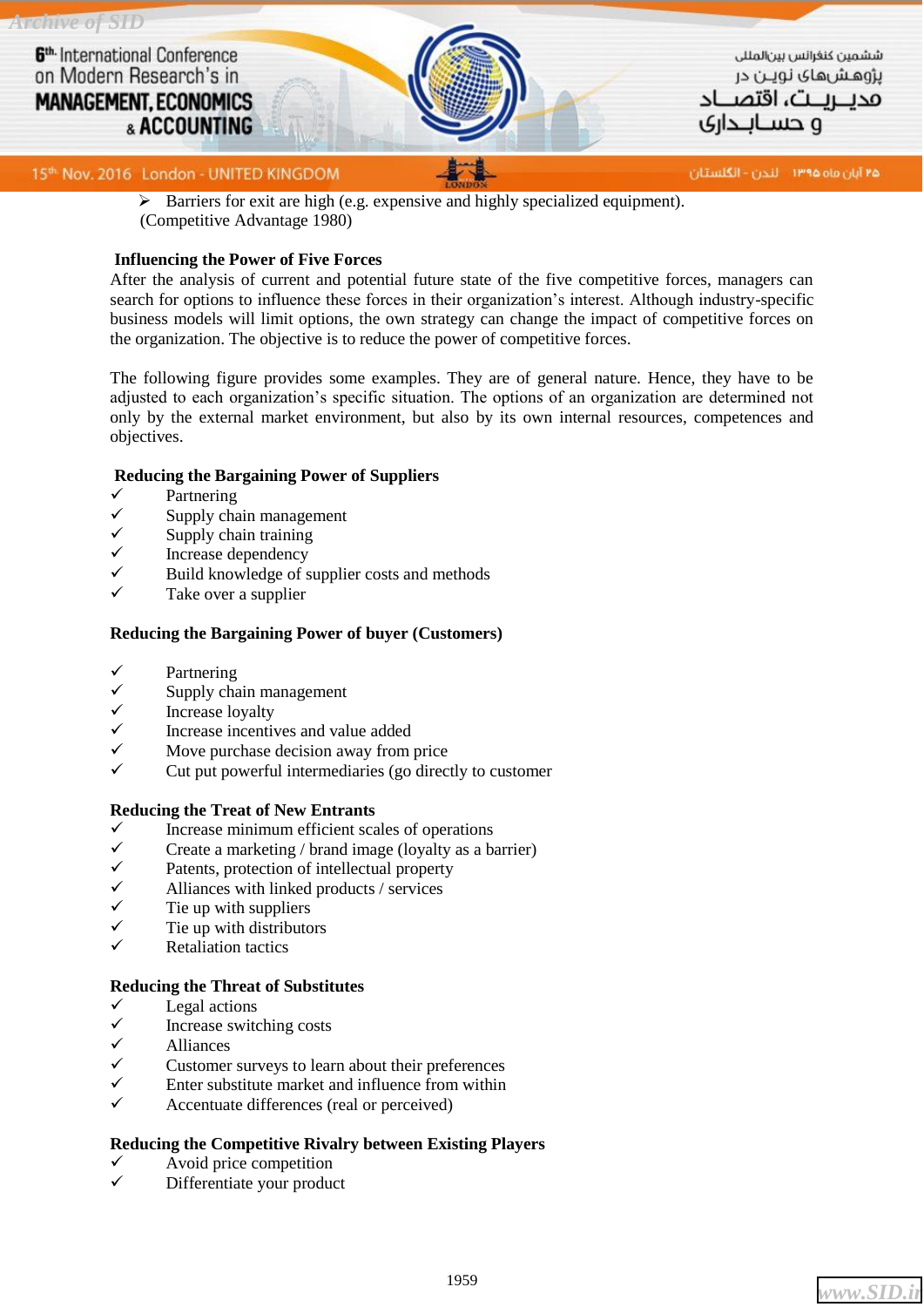

#### **Research Methodologies**

The current study is practical from goals perspectives and its Survey-Descriptive from data collection perspective. For gathering information both the primary and secondary data were been collected, for secondary the libraries books and article were been used beside internet search, and for the primary the questionnaire and oral interview were been used, beside that our statistical society of this survey is 200 top manager and management assistant of Hamedans food industries, in which the 127 sample were been chosen accidentally by Morgan table to distribute the Likert questionnaire, then for surveying the competitive factors, an standard questionnaire which was divided into five main axis of Michael Porters and sub elements, that each axis separately: bargaining power of buyer (7 questionnaire), bargaining power of supplier (8 questionnaires), treat of substitution (5 questionnaire), treat of new entrance (12 questionnaire), and competitiveness of rivalry (8 questionnaire) were been designed. After considering validity and Kolmogorov\_Smimov which was lower than 0/05, in the next step Alpha for 30 questionnaires separately reveals: bargaining power of buyers 0/578, bargaining power of supplier 0/598, treat of substitution 0/531, treat of new entrance 0/721, competitiveness between rivalries 0/660, separately and considering all option integrate, the stability was 0/769.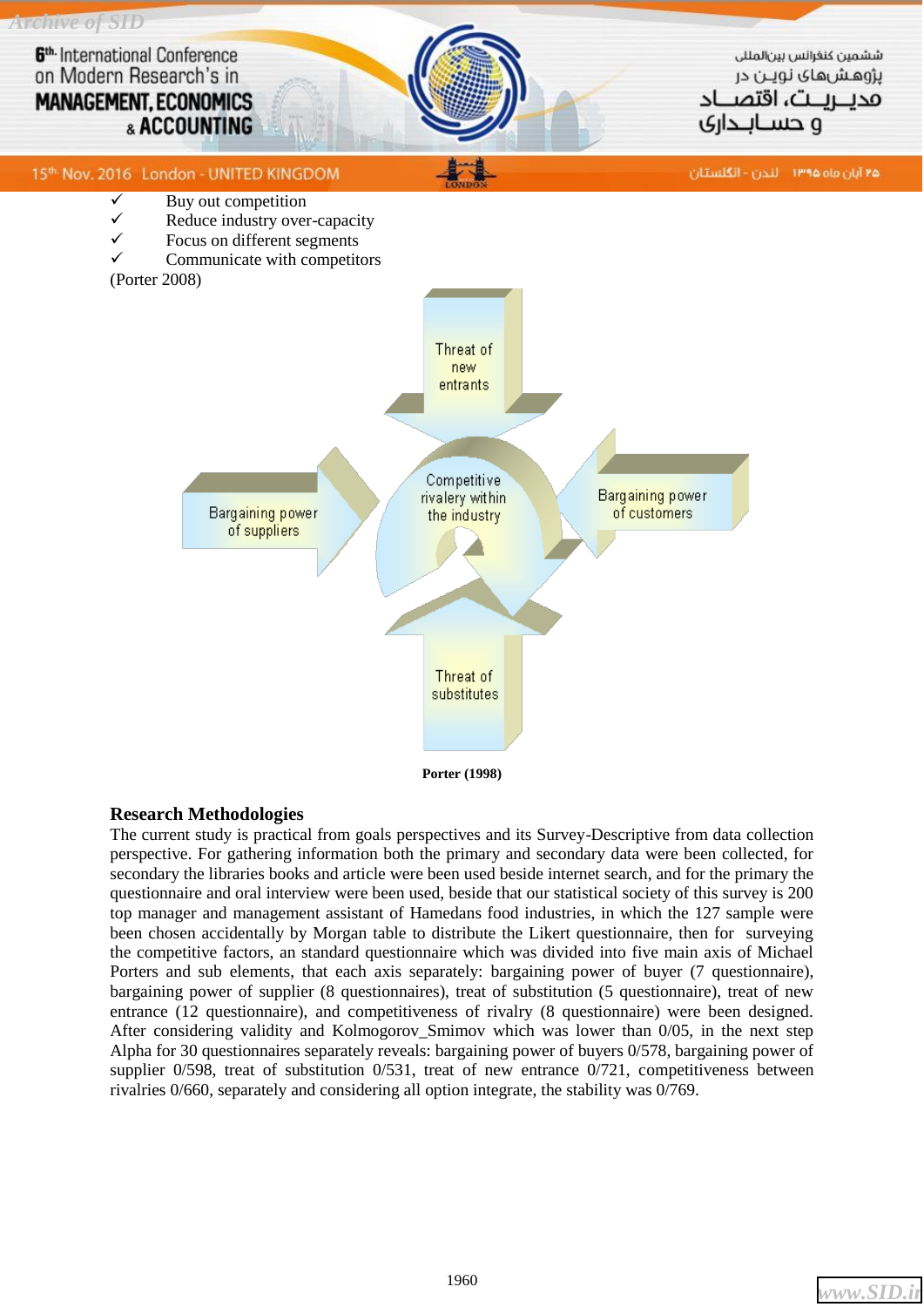

## **Data Analysis Method**

#### **Table 1: Descriptive Statistics**

| Gender         | Men<br>Woman<br>%13/63<br>% 86/36                         |                                                       |  |  |  |  |  |  |
|----------------|-----------------------------------------------------------|-------------------------------------------------------|--|--|--|--|--|--|
| Education      | Post graduated<br>% 30                                    | Bachelor<br>College<br>Diploma<br>%13<br>% 44<br>% 12 |  |  |  |  |  |  |
| Job experience | All the sample job experiences were between 1 to 40 years |                                                       |  |  |  |  |  |  |
| Age            | Average ages is 39 between 29 to 70 years old             |                                                       |  |  |  |  |  |  |

#### **Effectiveness Of Porters Five Forces Alternative On Industries Competitiveness**

It is visible in table (2) that all Porters Five Forces Model elements have an effect on competitiveness and industries improving based on the amount significant level.

|                                                   | B     | T     | Signific | <b>Test-Result</b>                              | Multiple    |
|---------------------------------------------------|-------|-------|----------|-------------------------------------------------|-------------|
|                                                   |       |       | antly    |                                                 | Correlation |
|                                                   |       |       | Level    |                                                 | Coefficient |
| Constant                                          | 2.20  | 0.000 | 1.000    |                                                 |             |
|                                                   |       |       |          |                                                 |             |
| Bargaining<br>Power Of                            | 1.000 | 3.242 | 0.000    | The variables has impact on the competitiveness |             |
| Buyer                                             |       |       |          |                                                 |             |
| Bargaining<br>1.000<br>4.400<br>0.000<br>Power Of |       |       |          | The variables has impact on the competitiveness |             |
| Supplier                                          |       |       |          |                                                 |             |
| <b>Treat Of Substitution</b>                      | 1.000 | 2.383 | 0.000    | The variables has impact on the competitiveness |             |
|                                                   |       |       |          |                                                 |             |
| Of<br>Treat<br><b>New</b>                         | 1.000 | 5.059 | 0.000    | The variables has impact on the competitiveness |             |
| Entrances                                         |       |       |          |                                                 |             |
| Competitiveness                                   | 1.000 | 4.426 | 0.000    | The variables has impact on the competitiveness |             |
| Between Rivalry                                   |       |       |          |                                                 |             |

**Table 2: The Of Porter Five Forces Model on Competitiveness**

## **Ranking Porters Five Forces Factor By Friedman And The Correlation Coefficient**

In the table (2) the amount of gaining for the correlation coefficient be twice, that were been computing accord to index importance. The amount of significant correlation which are less than 0.001 and 0.05 indicate that all the five forces factors in %99 and %95 level have a positive relation with competitiveness. Considering the positive correlation coefficient we can conclude that all of these five factors have a positive and direct effect on the industries competitiveness.

According to the average and Friedman\_Test values for each of those factors and with considering the result of T\_Test, the five main alternative were been ranked, from effectiveness importance amount on food industries based on table (3), then with %75.6 confidence we can conclude that, treat of new entrance with highest average amount % 41/640 and best ranked in Friedman 4.04 gain the leader place , and this is known as an industries vital treat, the following goes to competitive among rivalries with 3.60 Friedman test result, the next runner up of this survey is bargaining power of suppliers with 3.42 Friedman test, following the table we meet bargaining power of buyers with 2.42, and the bottom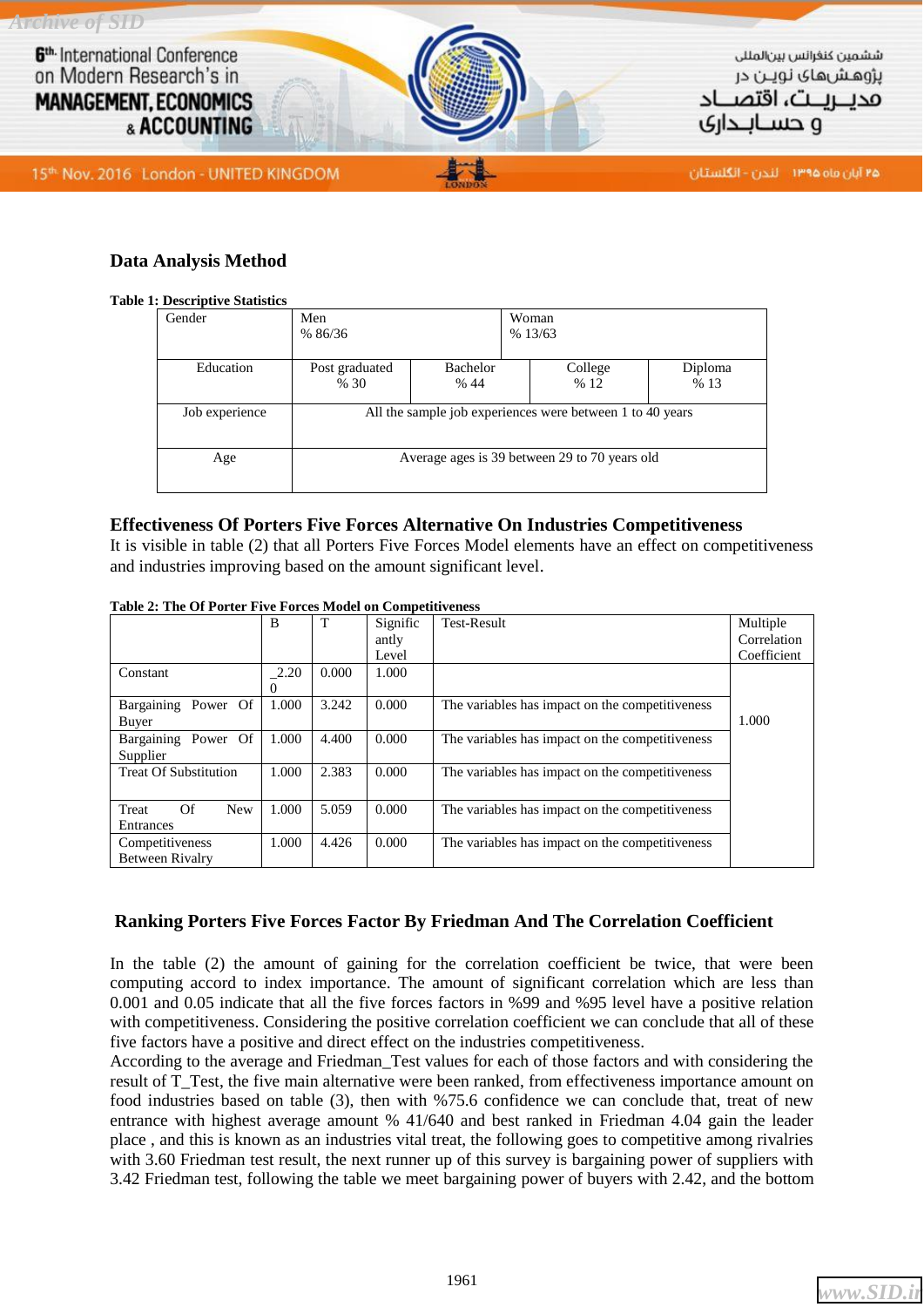

#### 15th: Nov. 2016 London - UNITED KINGDOM

۲۵ آبان ماه ۱۳۹۵ - لندن - انگلستان

of the table is a room for bargaining power of substitution as Friedman test is ignorable amount of 2.01.

| \ = 1 1<br>Row | The main variable                  | Friedman<br>Test | $X^2$  | Freedom<br>degree | Significant<br>level | Error<br>Percentage                                |
|----------------|------------------------------------|------------------|--------|-------------------|----------------------|----------------------------------------------------|
| 1              | Bargaining power of buyers         | 2.42             | 303.01 | $\overline{4}$    | 0.000                | With %99 the<br>null hypothesis<br>is rejected and |
| 2              | Bargaining power of suppliers      | 3.42             |        |                   |                      | confidence we<br>can conclude<br>that ranking      |
| 3              | Treat of substitution              | 2.01             |        |                   |                      | competitive<br>factor is reliable                  |
| $\overline{4}$ | Treat of new entrance              | 4.04             |        |                   |                      |                                                    |
| 5              | Competitiveness between<br>rivalry | 3.60             |        |                   |                      |                                                    |

#### Table (3); ranking the five forces alternative for identifying competitive importance using Friedman test.

#### **Friedman Test**

There are some sub elements in porter five forces model, that in following step by Friedman Test on Table (4), there are been categorize according to their values, which were indicated in the text and questionnaire.

| Main<br>variables                       | The questions                              | Friedman<br>Rank | $\mathbf{X}^2$ | Freed<br>om<br>degre<br>e | <b>Signif</b><br>icant<br>level | rank           | <b>Error</b><br>Perce<br>ntage |
|-----------------------------------------|--------------------------------------------|------------------|----------------|---------------------------|---------------------------------|----------------|--------------------------------|
|                                         | cost of Changing buyers                    | 3.58             |                |                           |                                 | $\overline{7}$ | With<br>%99                    |
| <b>Bargaining</b><br>power of<br>buyers | Buyers information about product<br>method | 4.13             |                |                           |                                 | 3              | the<br>null<br>hypot           |
|                                         | Importance rate of product                 | 3.80             | 45.061         | 6                         | 0.000                           | $\overline{4}$ | hesis<br>is<br>rejecte         |
|                                         | Number of main buyers                      | 3.48             |                |                           |                                 | 6              | d                              |
|                                         | Access tool to customers                   | 3.62             |                |                           |                                 | 5              |                                |
|                                         | Changing in buyers test                    | 4.26             |                |                           |                                 | $\overline{2}$ |                                |
|                                         | Buyers tend to various product             | 5.12             |                |                           |                                 | $\mathbf{1}$   |                                |
| <b>Bargaining</b>                       | Suppliers scatters                         | 3.52             |                |                           |                                 | $\overline{7}$ | With<br>%99                    |

|  | Table (4); Friedman Test For Each Sub Elements Which Were Included In The Questionnaire |  |  |  |  |
|--|-----------------------------------------------------------------------------------------|--|--|--|--|
|--|-----------------------------------------------------------------------------------------|--|--|--|--|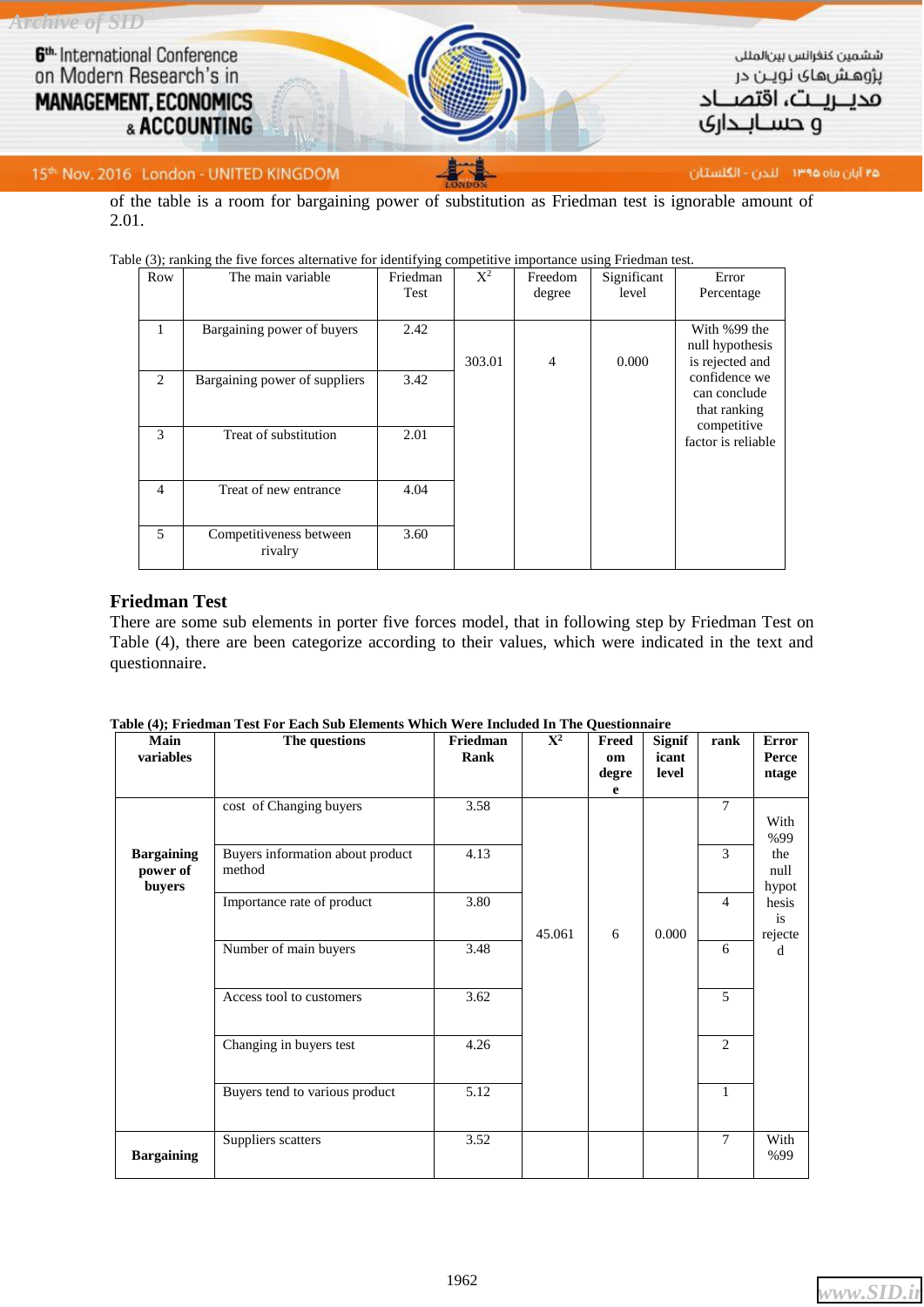*Archive of SID*

6<sup>th</sup> International Conference<br>on Modern Research's in **MANAGEMENT, ECONOMICS**<br>& ACCOUNTING

ELAN.

ششمين كنغرانس بين المللى پژوهشهای نویـن در مديـــريـــت، اُقتصـــاد<br>مديــريــت، اقتصـــاد

Pø

|  |                                           | 15th Nov. 2016 London - UNITED KINGDOM                      |              |                  |                |       |                        | آبان ماه ۱۳۹۵ - انتخار: - انگلستان |  |
|--|-------------------------------------------|-------------------------------------------------------------|--------------|------------------|----------------|-------|------------------------|------------------------------------|--|
|  | power of<br>supplier                      | Supplier information about new<br>technologies and its cost | 4.81         |                  |                |       | 4                      | the<br>null                        |  |
|  | <b>Bargaining</b><br>power of<br>supplier | Advent of new network distribution                          | 5.37         |                  |                |       | 3                      | hypot<br>hesis<br>is               |  |
|  |                                           | Advent of accordance tool with<br>suppliers                 | 4.61         | 97.256<br>$\tau$ | 0.000          | 5     | rejecte<br>$\mathbf d$ |                                    |  |
|  |                                           | Present various product                                     | 5.56         |                  |                |       | $\boldsymbol{2}$       |                                    |  |
|  |                                           | Present the different goods                                 | 4.11         |                  |                |       | 6                      |                                    |  |
|  |                                           | Companies abilities to produce row<br>material              | 2.08         |                  |                |       | 8                      |                                    |  |
|  |                                           | The importance of suppliers                                 | 5.93         |                  |                |       | $\mathbf{1}$           |                                    |  |
|  |                                           | Substitution price                                          | 3.58         |                  |                |       | $\mathbf{1}$           |                                    |  |
|  | <b>Treat of</b><br>substitution           | Number of substitution                                      | 2.73         |                  |                |       | 3                      | With<br>%99<br>the                 |  |
|  |                                           | Buyer inclination to substitute                             | 2.06         | 30.63            | $\overline{4}$ | 0.000 | $\overline{c}$         | null<br>hypot<br>hesis             |  |
|  |                                           | Trade off of substitution                                   | 3.85         |                  |                |       | $\overline{4}$         | is<br>rejecte                      |  |
|  |                                           | Substitution product absorption                             | 2.03         |                  |                |       | 5                      | $\mathbf d$                        |  |
|  |                                           | Number of new entrance                                      | 7.13         |                  |                |       | 3                      | With                               |  |
|  | <b>Treat of New</b><br>entrance           | Changing market demand                                      | 5.80         |                  |                |       | $10\,$                 | %99<br>the                         |  |
|  |                                           | Sells absorption and future profit<br>Government policies   | 6.46<br>6.50 | 62.83<br>11      |                |       | $\tau$                 | null<br>hypot<br>hesis<br>is       |  |
|  |                                           |                                                             |              |                  |                | 0.000 | 6                      |                                    |  |
|  |                                           | Neighboring competitive<br>environment                      | 7.34         |                  |                |       | 2                      | rejecte<br>d                       |  |
|  |                                           | Rivalries action toward new<br>entrances                    | 7.04         |                  |                |       | $\overline{4}$         |                                    |  |
|  |                                           | Difficulties to enter because of<br>expanding technologies  | 6.71         |                  |                |       | 5                      |                                    |  |
|  |                                           | Learning curve or experiences                               | 6.30         |                  |                |       | 8                      |                                    |  |
|  |                                           | Effect of new entrance on buyers<br>loyalty                 | 5.16         |                  |                |       | 12                     |                                    |  |
|  |                                           | Barrier for existence                                       | 5.85         |                  |                |       | 9                      |                                    |  |
|  |                                           | Scale advantage                                             | 5.57         |                  |                |       | 11                     |                                    |  |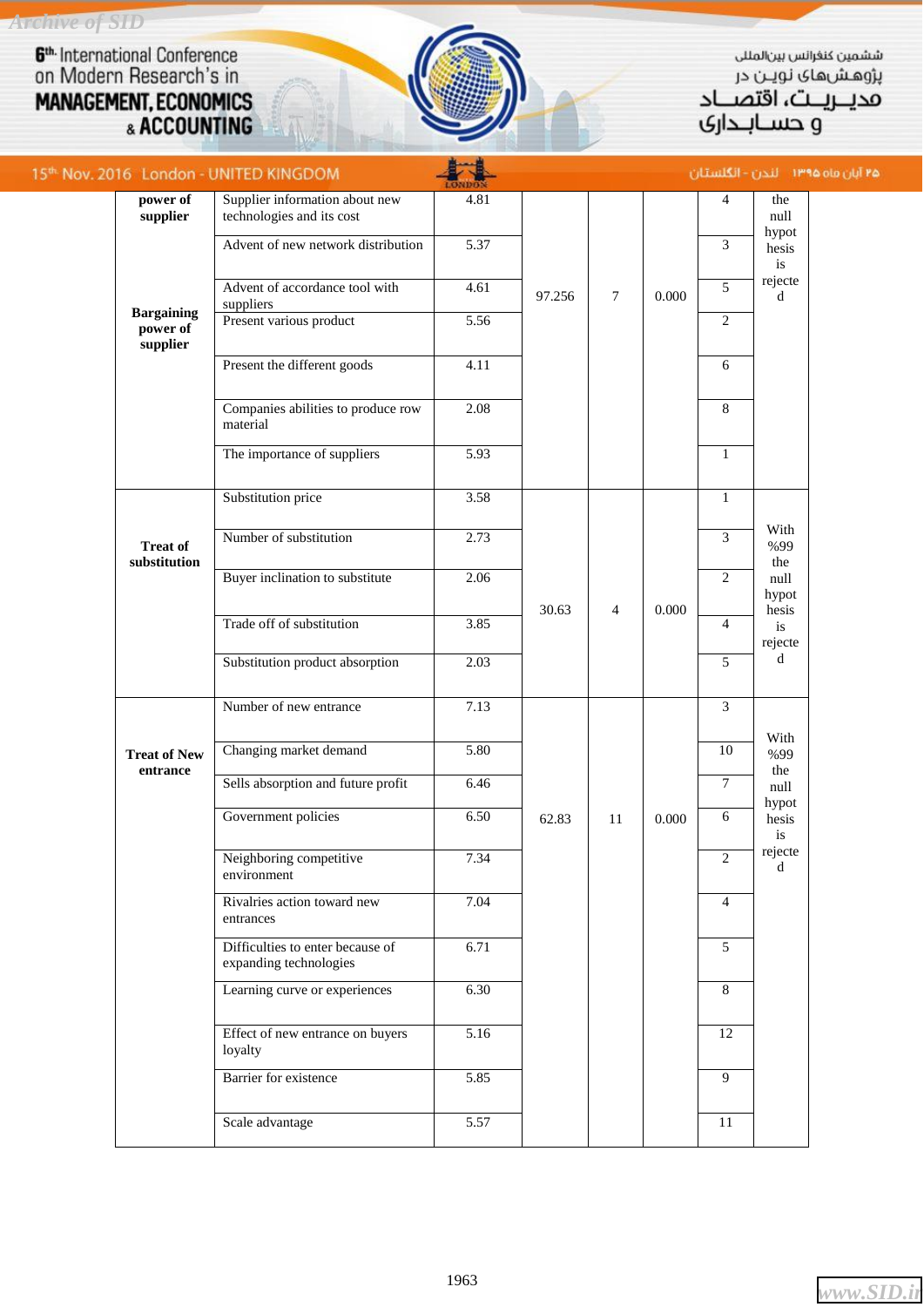*Archive of SID* 6<sup>th.</sup> International Conference on Modern Research's in

**MANAGEMENT, ECONOMICS** & ACCOUNTING

ششمين كنغرانس بين لمللر پژوهشهای نویـن در محىرىت، اقتص

۱۵۵ آبار

و حســانــداری

|  |                                   | 5 <sup>th</sup> Nov. 2016 London - UNITED KINGDOM |      |        |                         |                |                | رماه ۱۳۹۵ - لندن - انگلستان                                   |  |
|--|-----------------------------------|---------------------------------------------------|------|--------|-------------------------|----------------|----------------|---------------------------------------------------------------|--|
|  |                                   | Difficulties to enter by rivalries<br>increasing  | 8.15 |        |                         |                |                |                                                               |  |
|  |                                   | High barrier to exist                             | 4.24 |        |                         |                | 6              |                                                               |  |
|  | Competitive<br>between<br>rivalry | Unique materials                                  | 4.88 |        | $\overline{7}$<br>0.000 |                | $\overline{4}$ | With<br>%99<br>the<br>null<br>hypot<br>hesis<br>is<br>rejecte |  |
|  |                                   | Government protection                             | 4.29 |        |                         |                | 5              |                                                               |  |
|  |                                   | Strength human resource                           | 5.01 | 85.572 |                         |                | 2              |                                                               |  |
|  |                                   | Numerous rivalry or equal rivalry                 | 3.93 |        |                         | $\overline{7}$ | d              |                                                               |  |
|  |                                   | Technology advantage                              | 4.98 |        |                         |                | 3              |                                                               |  |
|  |                                   | Strategic management                              | 5.87 |        |                         |                | $\mathbf{1}$   |                                                               |  |

# **Discussion**

The rapid rise and fall of commodity price and its delayed effect on product price have raised concerns amongst stakeholders and policy makes about the performance and their supplier. The market monitoring exercise conducted over the past years that these concerns are justified. The lack of market transparency, inequalities in bargaining power of buyer, suppliers, and anti-competitive practices have led to market distortion with negative effect on the competitiveness of the organization as a whole. Similarly, price rigidities (Ruiez, et all, 2014) have negatively effect the adjustment capacity and innovativeness of all the industry. Prior studies focus on one aspect of competitiveness and measure effect of that on firms development, whereas, this study by using Porter five forces model, studying of five different aspect of external environment that can treat the company in different part, in the other hand if managers be aware of their external opportunities and treat they can overcome the weakness point and use their strength in order to be more successful and out weight their rival*.* Serra and Ferreira (2010) said that the most important area of research in the discipline of strategic management (Bird and Menden Hall, 2016) lies in the understanding of performance differentials between firms to use their rival strength and overcome in the competition with their competitors (Sharbati and Fuqaha, 2014). Abu Bakar, et. al. (2011) stated the importance of strategic management (Pughe Subramony, 2016), in a firm can be answered by analyzing relationship between strategic management and different part of organizational performance. Even though human capital (Fagan and Ployhart, 2015) has been identified as the most important assets of the firm (Ahmad & Schroeder, 2003). Overcoming these deficiencies, required firm to embrace and develop the value of their human resources practices in one hand and design a strategic plan to cover all five dimensions in order to be more competitive. Firms that belong to a wider corporate group are more active in executing R&D (Afcha and Lopez, 2014) outsourcing activities can be more successful because this part of organization has the ability to discover new organization treat and opportunities in the other hand. Thus the significant role of the organization is to polish available resources and available employees (Park and Ghauri, 2015) towards better employees' prospects. Thus the institutional and organizational development is productive to uplift progressive and innovative operations of the organizations (Inam and Ghayure, 2014). Organizations which need resources not only to produce goods and services but also to be able to survive in competitive business environment, use inputs such as raw materials, technology (Perez-Arostegui, 2015), knowledge, skills, labor, capital and also human capital, organizational culture(Kuck 2014). In the other hand Technology adoption would only take place if innovation is driven by farmers' need (Mannan and Nordin, 2014). According to Sunding & Zilberman (2001) agricultural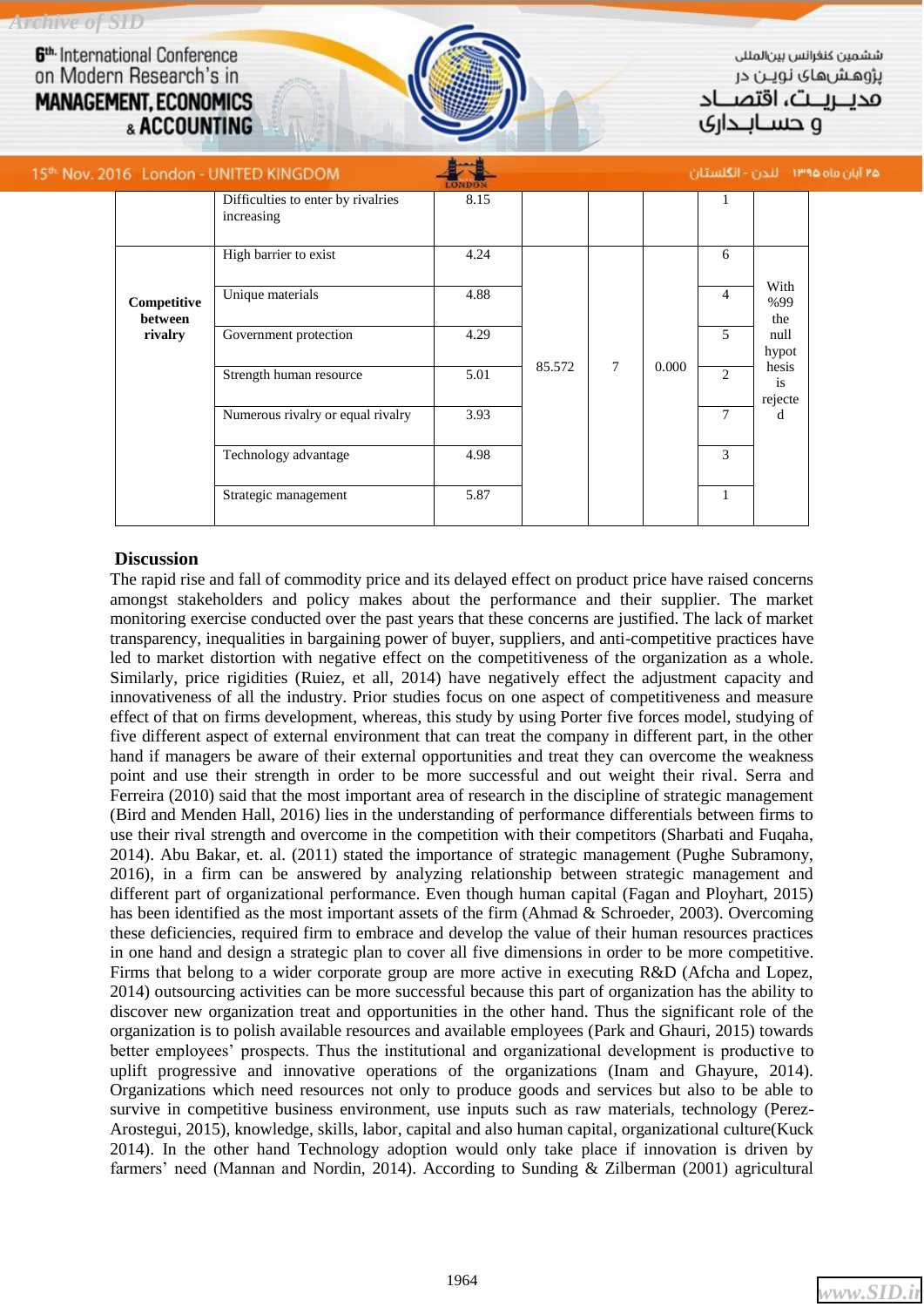

innovation is considered as an important and necessary component in the development of agricultural activities*.*

#### **Conclusion**

In the current survey the researchers present a model for ranking the competitive factor according to their importance by using porter five forces model. As its been seen from analysis result, all the factors have positive and direct impact on industries competitiveness, thus the rate of companies competitiveness will change equally when each of those factors changed. The Friedman Test result indicated that treat of new entrances has the most important effects on the raising or falling power of food industries competitiveness.

How ever the competitiveness between rivalries with minor differences in Friedman test is the next runner up. Following this, the treat of supplier with 3.02 Friedman test, occupy the third places, and the forth places goes to bargaining power of buyers which gain 2.42 in Friedman test, and there is bargaining power of substitution in final places which occupies 2.01 in Friedman test, in the other hand each of those element contain some sub factors which were in questionnaire, and there were been categories in inter section, as for bargaining power of buyers the first places captured by increasing attention to create variety in product, the Friedman for this is 5.12, and the next places of this sub elements is diversities in buyers test (Gabriel et all, 2016; Holton and Burch, 2016), which shows when we undergone a time, it is clear that by entering new ages, buyers prefers and chooses will face a changes and they tend to buy some thing which is more suitable and more qualified, following the table there is substitution treat as it is been seen there, this factors contain four different sub elements, that substitution price is the most important one and immediately next one is inclination of buyers, which shows that buyers prefer play a vital role even more than other thing when some body decided to buy some thing but the price out weight this prefer. In addition bargaining power of suppliers have different stories and it has eight different sub elements, considering those, the importance of suppliers gain the leading places with 5.93, which is immediately next element is been seen with little different that is Present various product, if we look at this categories from management perspective we understand that this chart reveal the weakness point of Iranian organization to make some integration and buy suppliers companies in order to make this treat ineffective, further more for treat of substitution product prices is leader with 3.58 and the next places is Buyer inclination (Gabriel, et all, 2016) to substitute, the forth element which is visible in table (4), is the treat of new entrances which is the most important main elements and it included some different sub factors that, Difficulties to enter by rivalries increasing capture our eyes with 8.15 Friedman test result, and the next one is Neighboring competitive environment, and the last one is Effect of new entrance on buyers loyalty with 5.16 in Friedman result.

The second treat for market is competitiveness between rivalries which contain seven sub elements in questionnaire, in this areas strategic management captures the top places with 5.87 rank in Friedman test, it is clear that by looking back to some literatures (Cascio and Bpudreau, 2016; Paket et all, 2015; Esteban-Lioret et all, 2014). the companies managers play a vital role in makes success (Scott-Kennel and Giroud, 2015), and they are the managers who can run the business and lead the company to reach the glass of ceiling in one hand and they can lead the organization to drop to bankrupt by planning the wrong strategies thus these are the human who have the rational ability and the most important companies assets (Reeve el att, 2015; Bowen, 2016), how ever there are the government (Boddewyn, 2016) which can put some strict policies to limits the human resource access and behaviors. The notable points which are shown in table (3) is the ignorable amount of substitution treat on companies competitiveness may because of the buyers loyalties to companies brand or the lack of suitable substitution. However some factors like customer orientation and profitability have a crucial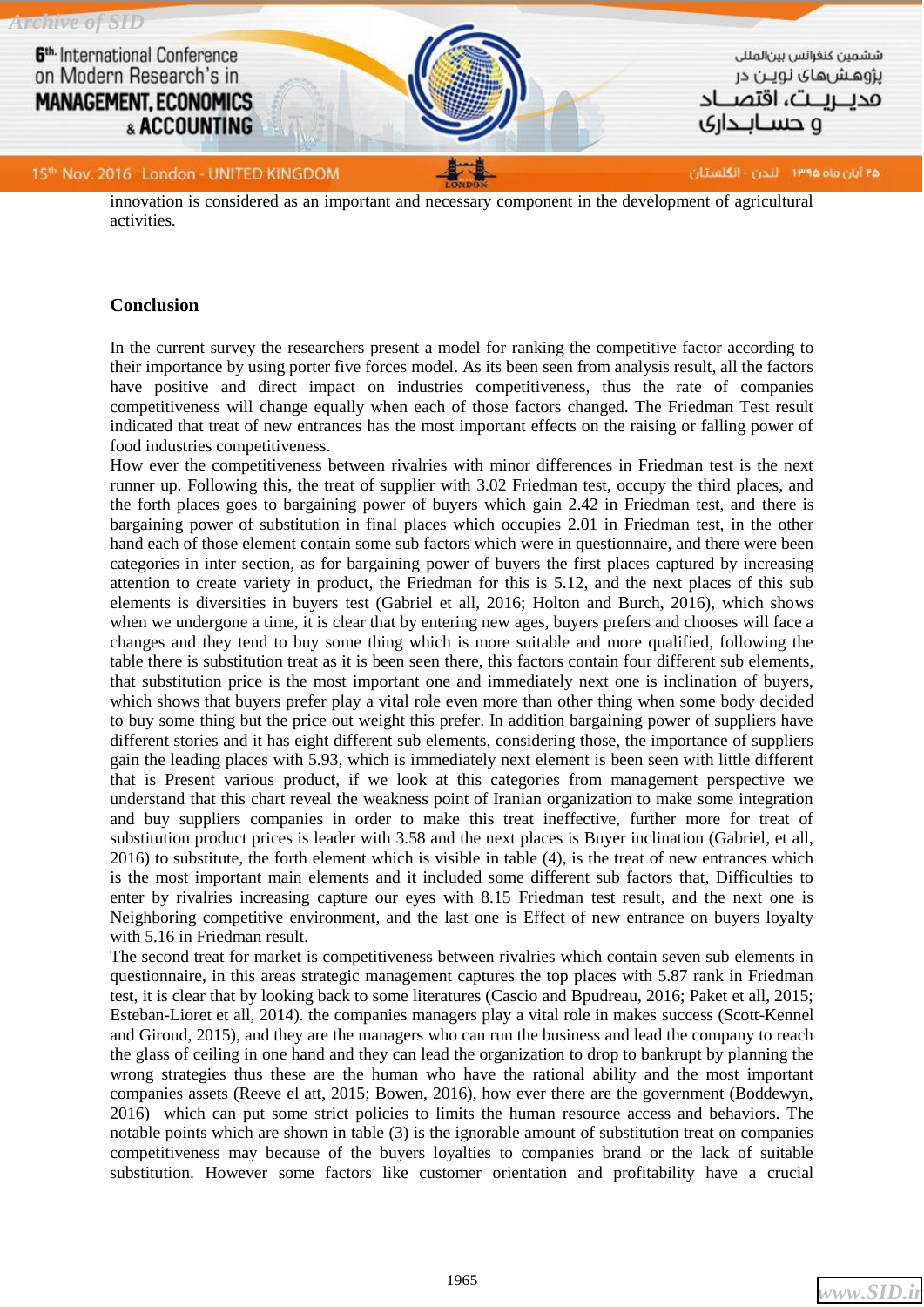

15th: Nov. 2016 London - UNITED KINGDOM

۲۵ آبان ماه ۱۳۹۵ - لندن - انگلستان

importance in steering the business, but having durable power and stabilities against outside changes are of notable importance. It is clear that if an organization has an customer orientation (Sanchez-Gohzalez and Herrera, 2014) and some other success factor but if they have the lack of ability to adapt external changes against each of those five competitive factors, they would be unstable in near future and, not only they couldn't enter the competitive markets but also they will face some crucial problem for running their companies and surviving in this savage environments. In the other hand companies manager who key elements in every era, should be aware of every detail of external environments (Meyer and Su, 2015) and they should adapt their strategies with success factor, because suitable decision making prevent the creation of disorder and instabilities in companies past, and always be ready to paving the way for producer changes along with changing demand of the market.

## **References**

Abu Bakar, A.H., Tufail, M.A., Yusof, M.N., and Virgiyanti, W. (2011). Implementation of Strategic Management Practices in the Malaysian Construction Industry. Pak. J. Commer. Soc. Sci., 5(1): 140-154.

Afcha, S,. López, G, L,. (2014), Public funding of R&D and its effect on the composition of business R&D expenditure, BRQ Business Research Quarterly(2014) 17, 22---30

Ahmad,S., & Schroeder, R.G, (2003). The impact of Human Resource Management Practices on operational performance: Recognizing country and industry Differences. Journal of operational management, 21, 19-43

Alrawashdeh, Rami. (2013), The Competitiveness of Jordan Phosphate Mines Company (JPMC) Using Porter Five Forces Analysis, International Journal of Economics and Finance; Vol. 5, No. 1

Azimi Sani Alireza, (2011), Strategic Management Accounting: Implementation and Control, International Science Index International Journal of Vol:5 No: 11, 2011p 42-47

Bird, A,. Mendenhall,M,E,. (2016), From cross-cultural management to global leadership: Evolution and adaptation, Journal of World Business 51 (2016) 115–126

Boddewyn, J, J,. (2016), International business–government relations research 1945–2015: Concepts, typologies, theories and methodologies, Journal of World Business 51 (2016) 10–22

Bolorian Tehrani, Mohammad and Rahmani Faezeh (2014), Evaluation Strategy Michael Porter's five forces model of the competitive environment on the dairy industry (Case Study: Amoll Haraz Dvshh dairy company), American Journal of Engineering Research (AJER), No 03, Issue-05 p 80-85,

Bonache, J,. Langinier, H,. Zárraga-Oberty, C,. (2016), Antecedents and effects of host country nationals negative stereotyping of corporate expatriates. A social identity analysis, Human Resource Management Review 26 (2016) 59–68

Bowen, D, E. (2016), The changing role of employees in service theory and practice: An interdisciplinary view, Human Resource Management Review 26 (2016) 4–13

Cascio , W, F,. Boudreau, J, W,. (2015), The search for global competence: From international HR to talent management, Journal of World Business 51 (2016) 103–114

Clampit, J,. Kedia, B,. Fabian, F,. Gaffney, N,. (2015), Offshoring satisfaction: The role of partnership credibility and cultural complementarity, Journal of World Business 50 (2015) 79–93

Competitive Strategy: Techniques for Analyzing Industries and Competitors. New York: The Free Press, 1980. Competitive Advantage (1985) Creating and sustaining superior performance. New York: The Free Press,.

Danilovich, H., Croucher, R. 2015. "Investment in personnel and FDI in Belarusian companies" International Business Review 24 , 966–971

Eryeşil, K., Bedük, A., Fındık, M. 2013. "A Field Research for Investigating the Effect of Strategic Management on Institutionalization Levels of Enterprises ". International Science Index International Journal of 7 (5), 664- 669

Esteban-Lloret, N, N,. Aragón-Sánchez, A,. , Carrasco-Hernández, A,. (2014), Institutional and competitive drivers on managers' training and organizational outcomes, BRQ Business Research Quarterly (2014) 17, 242--- 258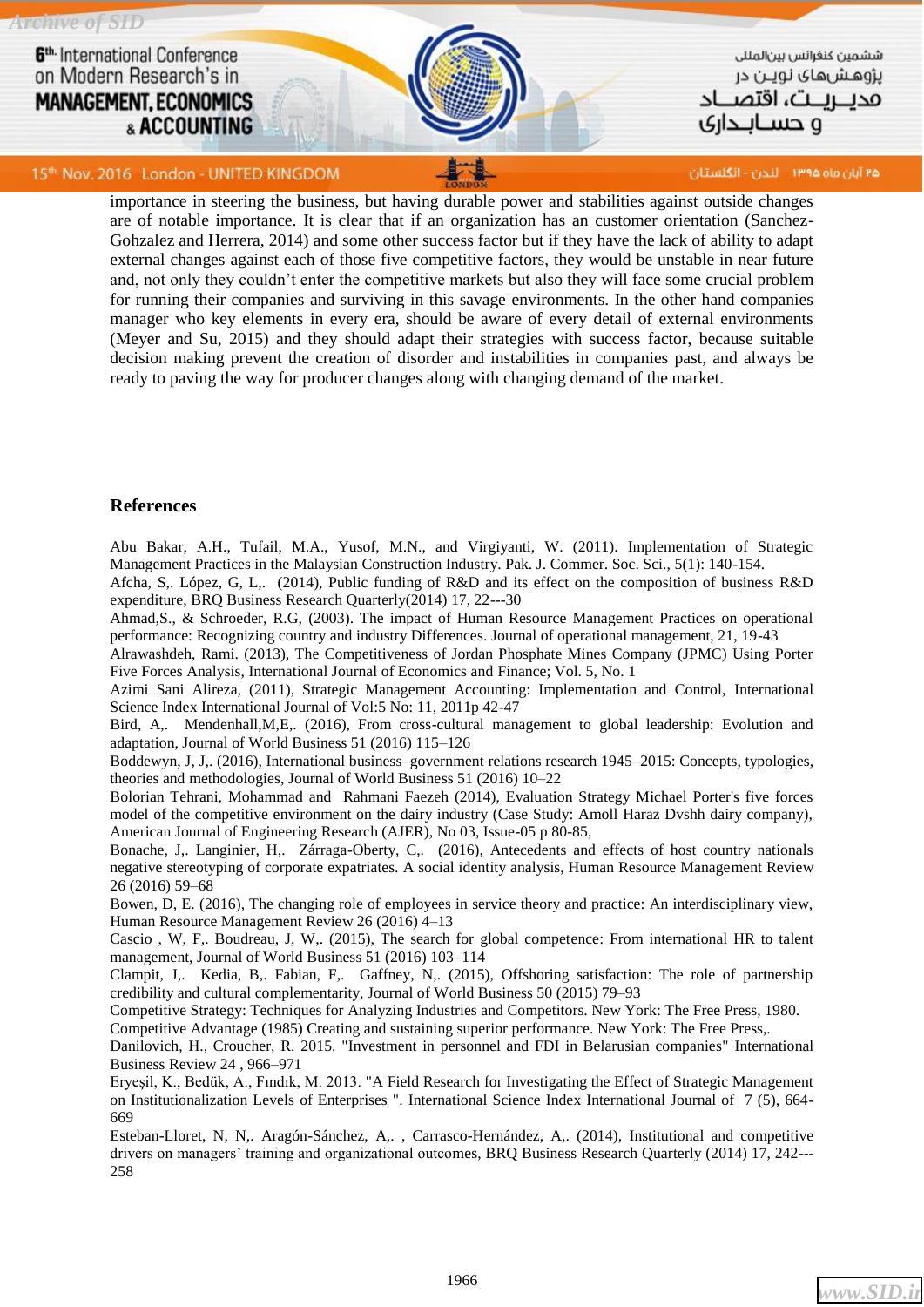۲۵ آبان ماه ۱۳۹۵ - انگلستان

15th: Nov. 2016 London - UNITED KINGDOM

Fagan, J,. Ployhart, R, E,. (2015), The information processing foundations of human capital resources: Leveraging insights from information processing approaches to intelligence, Human Resource Management Review 25 (2015) 4–11

Fierro, J, C,. Polo, L, M., Olivánb, J, S,. (2014), From dissatisfied customers to evangelists of the firm: A study of the Spanish mobile service sector, BRQ Business Research Quarterly(2014) 17, 191---204

Gabriel,A, Cheshin, A,. Moran, CH, M,. Gerben A. Kleef, V,. (2016), Enhancing emotional performance and customer service through human resources practices: A systems perspective, Human Resource Management Review 26 (2016) 14–24.

Harvey, M, G,. Moeller, M,. (2016), A brief commentary on the past, present and future trajectory of the Journal of World Business, Journal of World Business 51 (2016) 6–9

Hernández-Trasobares ,A., Galve-Górriz ,C. (2015). " The influence of family control on decisions regarding the specialization and diversification of business groups". BRQ Business Research Quarterly , p; 1- 17

Holtom, B,. Burch , T,. (2016), A model of turnover-based disruption in customer services, Human Resource Management Review 26 (2016) p 25–36

Inam Ul Haq, Muhammad Ghayyure, (2014), Impact of Organizational Training on the Investigation Officers' Investigatory Skills: A Case Study of Federal Investigation Agency Regional Headquarter Peshawar International Review of Management and Business Research Vol. 3 Issue.1 march 2014 p1-11

Jiménez-Guerrero, J, F,. Gázquez-Abad, J, C,. Linares-Agüera, E, C,. (2014), Using standard CETSCALE and other adapted versions of the scale for measuring consumers' ethnocentric tendencies: Ananalysis of dimensionality, BRQ BusinessResearchQuarterly(2014) 17, 174---190

Knight, G, A,. Liesch, P, W,. (2016), Internationalization: From incremental to born global, Journal of World Business 51 (2016) 93–102

Kucuk, Y.A. 2014. "The Management Strategies for Resource Dependency Risk in Aviation Business". International Review of Management and Business Research 3 (3), 1551-1563

Mannan, Sobia, Nordin, Shahrina Md (2014). The Influence of Innovation Attributes on New Technologies Adoption by Paddy Farmers International Review of Management and Business Research Vol. 3 Issue.3 Sep 2014 p 1379-1384

Meyer, K, E,. Su,Y, SH,. (2015), Integration and responsiveness in subsidiaries in emerging economies, Journal of World Business 50 (2015) 149–158

Miyamoto, Dai (2014). International Journal of Social, Education, Economics and Management Engineering Vol:1 No: 6, p 191-196

Monferrer, D,. Blesa, A,. Ripollés, M,. (2015), Born globals trough knowledge-based dynamic capabilities and network market orientation, BRQ Business Research Quarterly (2015) 18, 18---36

Pak, Y, S,. Ra, W,. Lee, J, M,. (2015), An integrated multi-stage model of knowledge management in international joint ventures: Identifying a trigger for knowledge exploration and knowledge harvest, Journal of World Business 50 (2015) 180–191

Park, B,. Ghauri, P, N,. (2015), Determinants influencing CSR practices in small and medium sized MNE subsidiaries: A stakeholder perspective, Journal of World Business 50 (2015) 192–204.

Pérez-Aróstegui, M, N,. Bustinza-Sánchez, F,. arrales-Molina, V,. (2015), Exploring the relationship between information technology competence and quality management, BRQ Business Research Quarterly (2015) 18, 4--- 17

Porter.(1979), how competitive forces shape strategy, Harvard business review

Porter, M.E., (1980). Competitive Strategy. The Free Press, New York

porter (1990), the competitive advantage of nation.

Porter.(1998). Adam Smith address: Location, cluster and the new microeconomics of competition. Business Economics. Vol.33. No.1. p.7

Porter (1998), The Competitive Advantage of Nations. New York: Oxford University press.

Porter. (2003) Global Competitiveness Report. World Economic Frume: New York: Oxford University press.

Porter. (2008), the five competitive forces that shape strategy, Harvard Business Review.

Pugh, S, D,. Subramony, M,. (2016), Taking services seriously: New directions in services management theory and research, Human Resource Management Review 26 (2016) 1–3

Reeve, CH, L,. Scherbaum, CH,. Goldstein, H,. (2015), Manifestations of intelligence: Expanding the measurement space to reconsider specific cognitive abilities, Human Resource Management Review 25 (2015) 28–37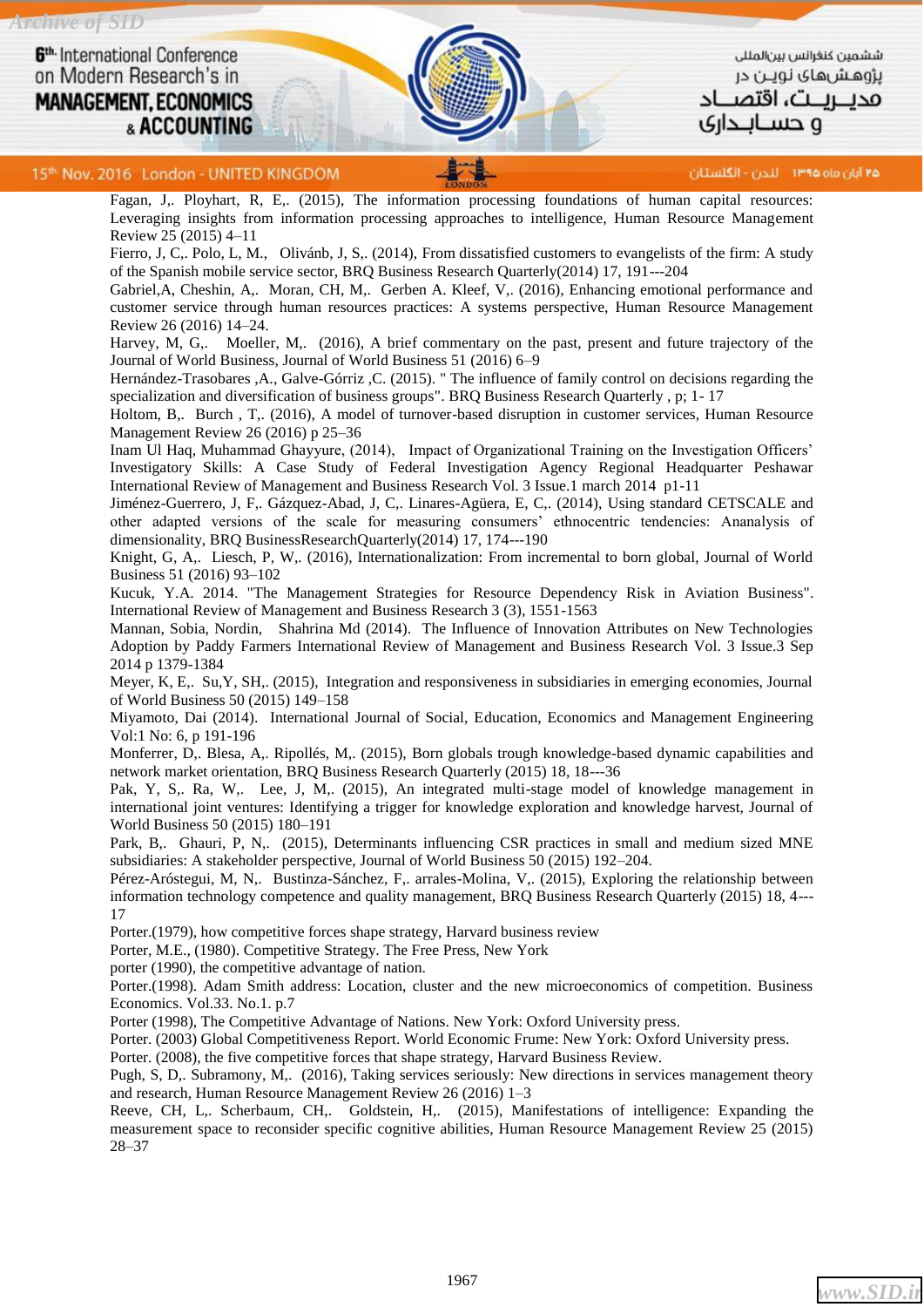

ششمين كنغرائس بين المللى پژوهشهای نویـن در محىرىت، اقتص ہ حســانـــداری

15th Nov. 2016 London - UNITED KINGDOM

۲۵ آبان ماه ۱۳۹۵ - لندن - انگلستان

Řehoř, P., Holátová, D . Doležalová, V. 2014. "Strategic Management Methods in Non-profit Making Organization". International Journal of Social, Education, Economics and Management Engineering 8 (9), 2945- 294

Ruiz, B,. Esteban, A,. Gutiérrez, S,. (2014), Determinants of reputation of leading Spanish financial institutions among their customers in a context of economic crisis, BRQ Business Research Quarterly (2014) 17, 259---278 Sánchez-González, G,. Herrera, L,. (2014), Effects of customer cooperation on knowledge generation activities and innovation results of firms, BRQ Business Research Quarterly (2014) 17, 292---302

Scherbaum, CH, A,. Goldstein, H, W,. (2015), Intelligence and the modern world of work, Human Resource Management Review 25 (2015) 1–3

Scott-Kennel, J,. Giroud, A,. (2015), MNEs and FSAs: Network knowledge, strategic orientation and performance, Journal of World Business 50 (2015) 94–107

Serra, F.R., and Ferreira, M.P. (2010). Emerging Determinants of Firm Performance: A Case Study Research Examining the Strategy Pillars from a Resource-Based View. Management Research. The Journal of the Iberoamerican Academy of Management, 8(1): 7-24.

Sharabati, A A., Fuqaha, J.S. (2014)., (2014), International Review of Management and Business Research Vol. 3 Issue.2 2014 , The Impact of Strategic Management on the Jordanian Pharmaceutical Manufacturing Organizations' Business Performance 668-687

Shurchuluu, P. (2002). National productivity and competitive strategies for the new millennium, Integrated Manufacturing Systems, 13 (6), 408- 414

Sunding, D. and Zilberman, D., (2001). The agricultural Innovation process: Research and technology adoption in a changing agricultural sector. Handbook of agricultural economies, vol.1, pp. 207-261.

Tilton, J. (1992). Mineral endowment, public policy and competitiveness. Resources Policy, 18(4), 237-249. http://dx.doi.org/10.1016/0301-4207(92)90008-W

Tilton, J. (2000). Mining and public policy: An alternative view. Natural Resource Forum, 24(1), 49-52. http://dx.doi.org/10.1111/j.1477-8947.2000.tb00929.x

Tilton, John E. (2003). Creating Wealth and Competitiveness in Mining. Mining Engineering (September), 15- 22. US Geological Survey. (2008). Mineral Commodities Summaries. Available, [http://minerals.usgs.gov/minerals/pubs/commodity/phosphate\\_rock/](http://minerals.usgs.gov/minerals/pubs/commodity/phosphate_rock/)

Verbeke, A,. Kano, L,. (2016), An internalization theory perspective on the global and regional strategies of multinational enterprises, Journal of World Business 51 (2016) 83–92